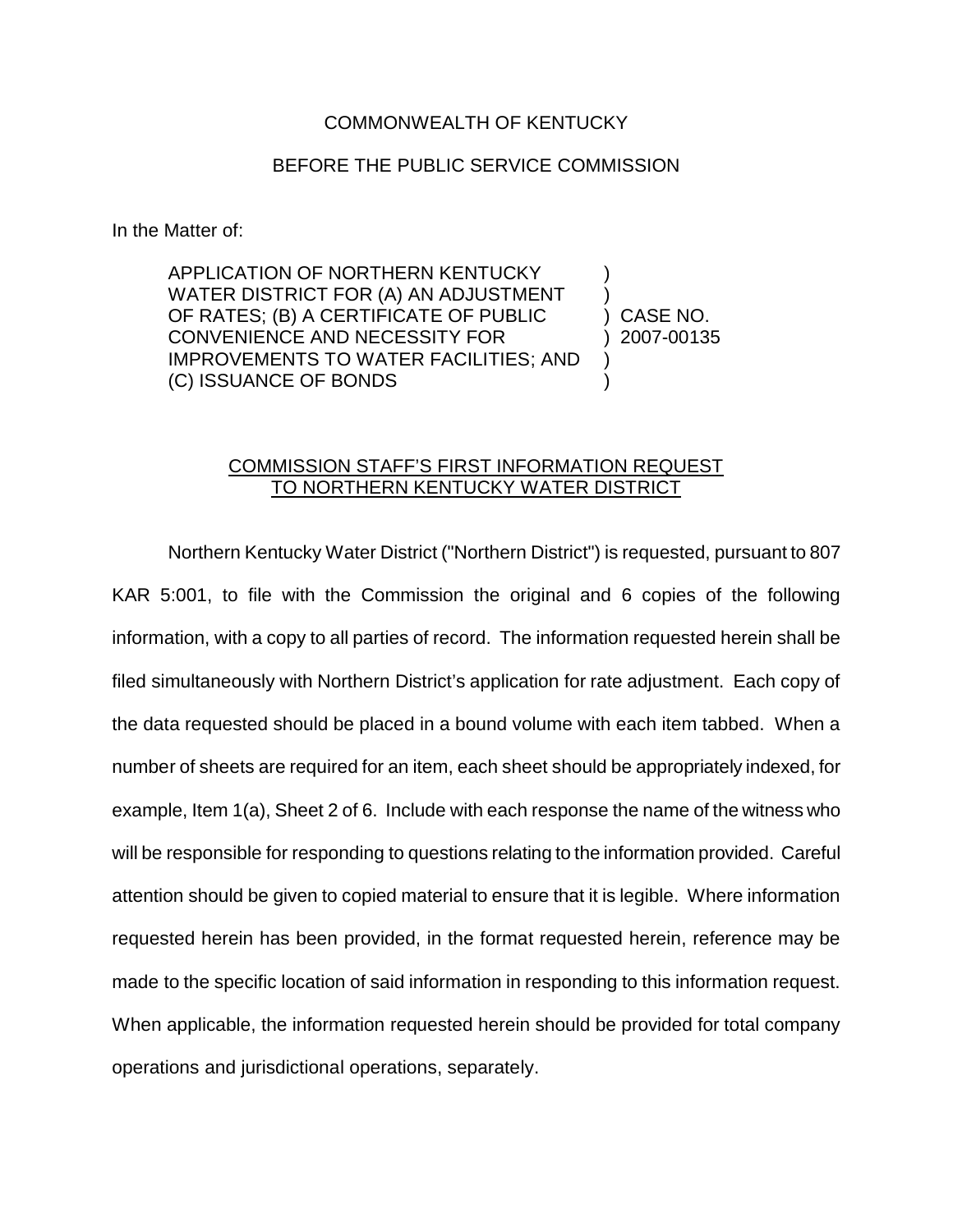1. Provide a complete copy of the workpapers, calculations, and assumptions Northern District used to develop its pro forma test-period financial information.

2. List all business activities of Northern District aside from its regulated utility activities. For each activity listed, describe the accounting policies and procedures in place to ensure that those activities are not subsidized by regulated rates or vice versa.

3. Provide a schedule listing each project included in the test period Construction Work in Progress ("CWIP"). Include a detailed description of each project included in the schedule.

4. Provide a test-period general ledger showing account number, subaccount number, account title, subaccount title, and all entries to each account. For each entry state the date paid, vendor name, check number used to make payment and the amount. The general ledger shall include all asset, liability, capital, income, and expense accounts used by Northern District. All accounts should show activity for 12 months. Show the balance in each control and all underlying subaccounts per company books.

5. For each cash account used by Northern District during the test year, provide a cash disbursements ledger that lists all checks in chronological order and details the date paid, check number, vendor, and amount.

6. Reconcile the test-period general ledger expense accounts to the expense amounts reported on page 30 of Northern District's 2006 annual report.

7. Provide a copy of all audit adjustments made for the test-period financial statements.

8. a. Provide a list of all employees employed during the test period. For each employee listed, provide the following:

-2- Case No. 2007-00135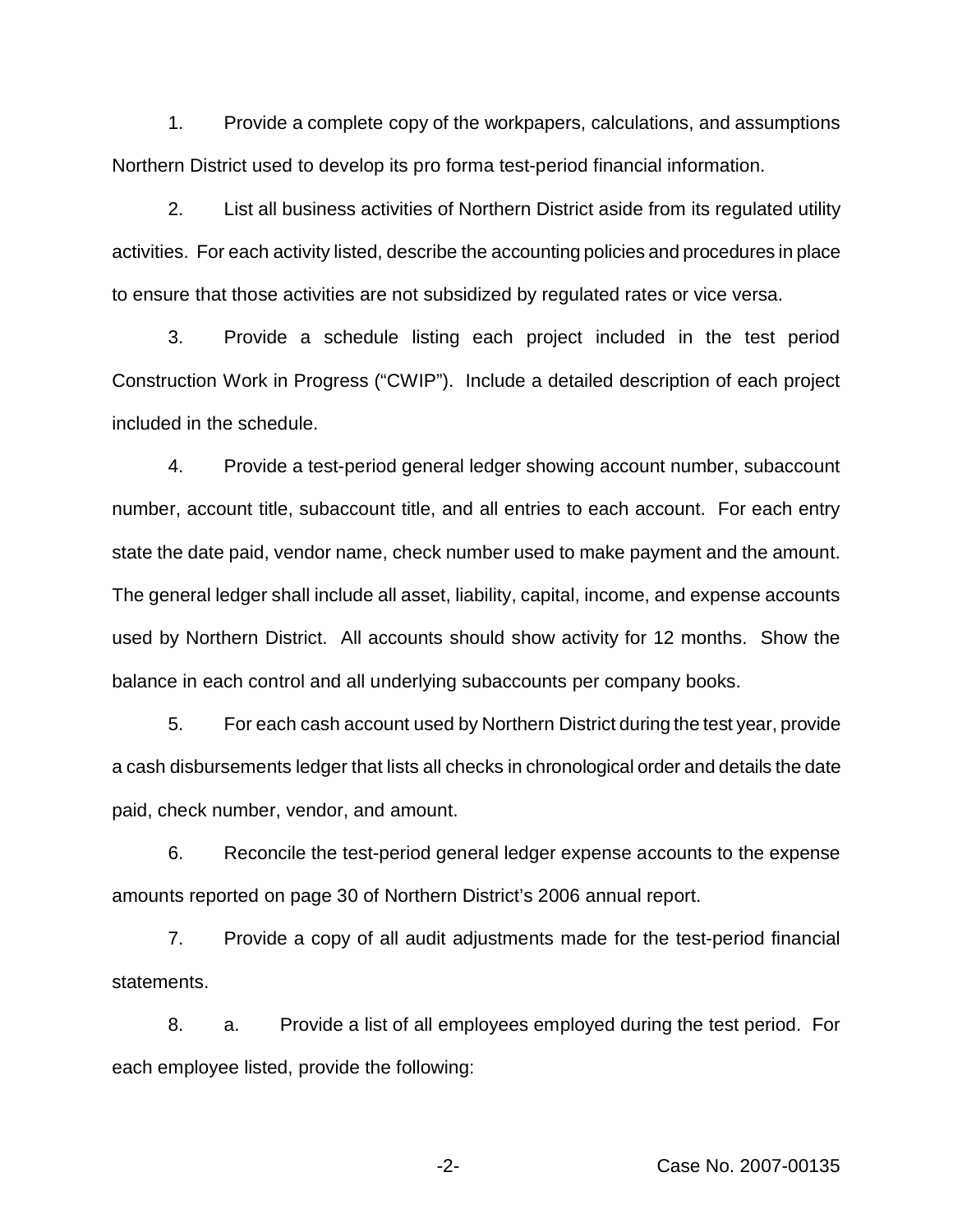- (1) Name.
- (2) Title.
- (3) Length of employment with Northern District.
- (4) Job duties.
- (5) Test-period pay rate and current pay rate.
- (6) Test-period regular time worked and overtime worked.
- (7) Percentage of test-period payroll capitalized.
- (8) Total test period payroll expenses and capitalized.

(9) Type of employee benefits (i.e., health insurance, dental insurance, vision insurance, pension, etc.) and amounts paid for each by Northern District.

b. Provide a copy of the employee information requested in 8(a) on a computer disk in Microsoft® Office Excel format.

c. Provide the employer retirement contribution rate(s) that were effective during calendar years 2005 and 2006, including the date the rate became effective.

d. If the employer retirement contribution rate will be changed in calendar year 2007, provide the rate and the date it will become effective.

9. Provide a detailed list of all fringe benefits available to Northern District employees and the actual test-period cost of each benefit and the pro forma cost. Provide comparative cost information for calendar years 2005 and 2006. Indicate which fringe benefits, if any, are limited to management or full-time employees. Explain any changes in fringe benefits occurring over this period.

10. a. Provide a schedule detailing all test-period expenditures related to the application filed in this current proceeding. Provide in the schedule the nature and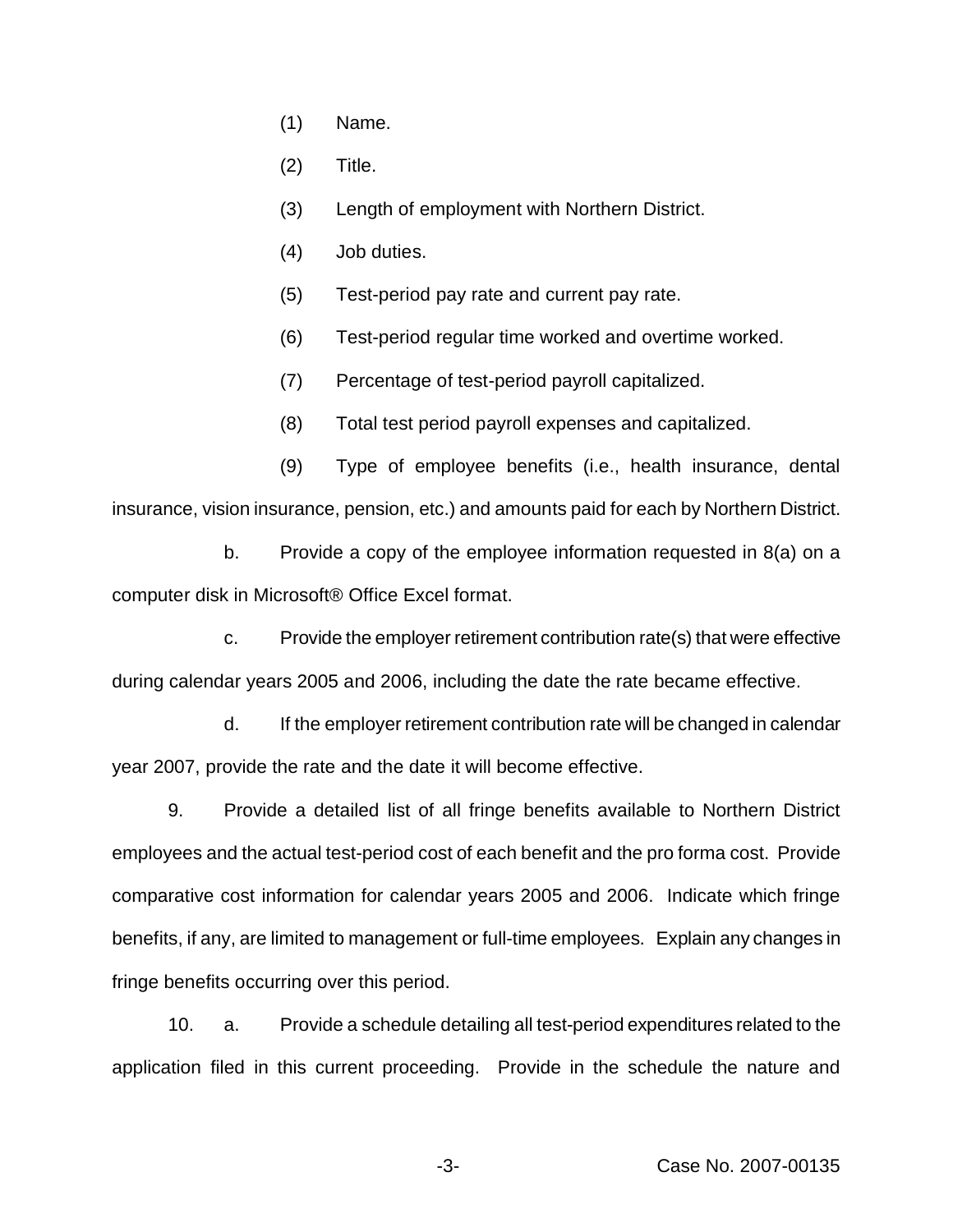amounts of all charges along with a copy of vendor invoices. The invoices should contain detailed descriptions of the services, the amount of time billed for each service, and the hourly billing rate. Identify the account number and title to which each amount was charged.

b. Provide the anticipated total cost of the case upon completion. The projected amount should be detailed by type of service and vendor with supporting documentation for each.

c. Provide a monthly update of the schedule requested in 10(a) showing all of the costs incurred as of that date. Include the supporting detailed vendor invoices as requested in 10(a).

11. For each debt of Northern District currently outstanding or outstanding during the test year,

a. Provide a current amortization schedule that includes the entire life of the loan or bond and that details the payment amounts, principal retirements, interest payments, interest rates, and outstanding balances.

b. Provide a description of the use of the borrowed funds.

c. State which debts were incurred either entirely or partially to finance sub-district operations and retired with sub-district surcharge revenue.

12. List all Northern District sub-districts and provide separately the following information for each sub-district:

-4- Case No. 2007-00135